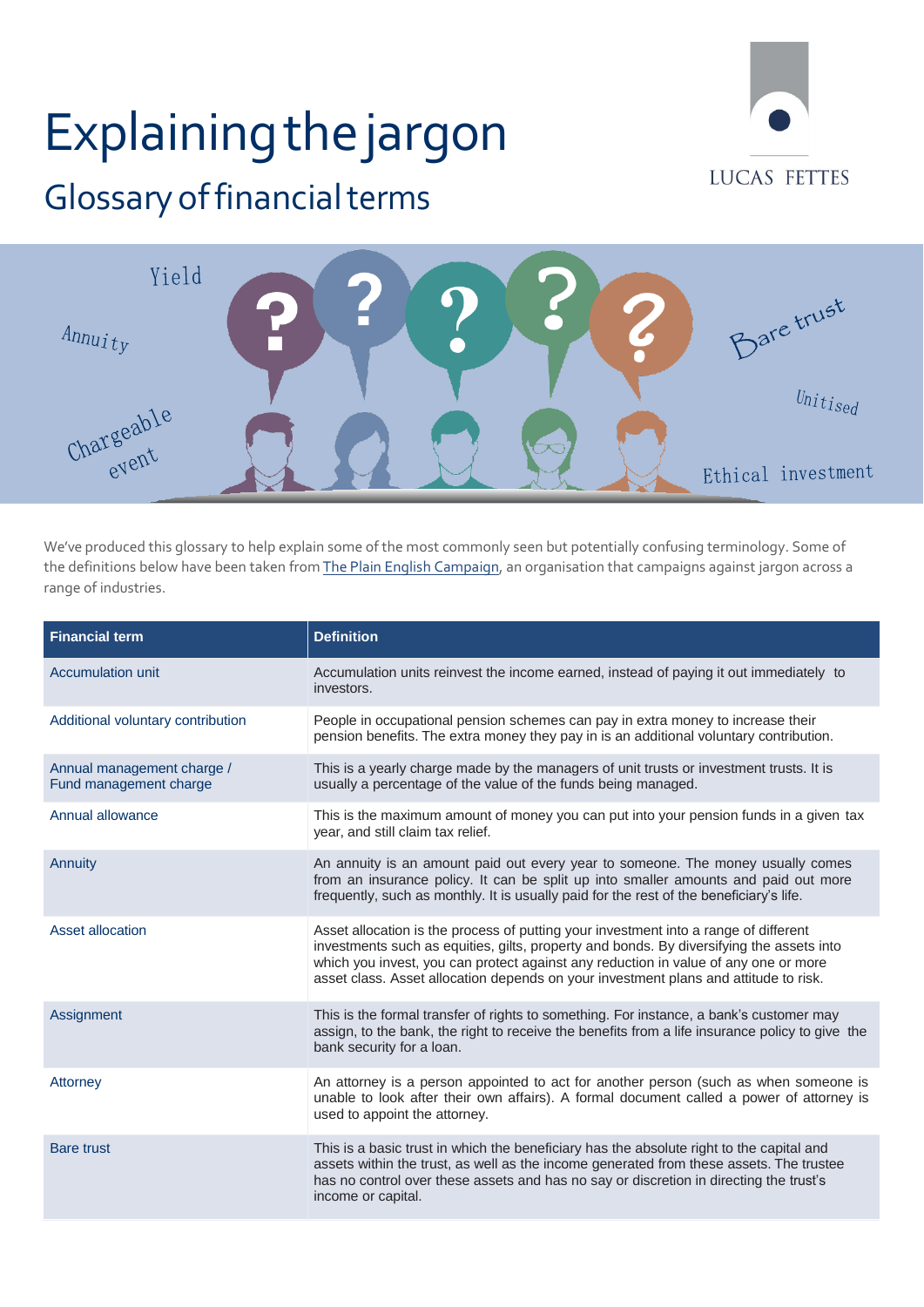| <b>Financial term</b>               | <b>Definition</b>                                                                                                                                                                                                                                                                                                                                                                                                                                                                                                                                                        |
|-------------------------------------|--------------------------------------------------------------------------------------------------------------------------------------------------------------------------------------------------------------------------------------------------------------------------------------------------------------------------------------------------------------------------------------------------------------------------------------------------------------------------------------------------------------------------------------------------------------------------|
| Basic state pension                 | This is the retirement pension the Government pays to people who have paid enough<br>national insurance contributions. Some people may receive a reduced basic state<br>pension because they have not paid enough contributions.                                                                                                                                                                                                                                                                                                                                         |
| <b>Beneficiary</b>                  | This is someone who benefits from a will, a trust or a life insurance policy.                                                                                                                                                                                                                                                                                                                                                                                                                                                                                            |
| Benefits in kind                    | If an employee or a director gets benefits (perks) from their work, such as a company<br>car, the benefits are called benefits in kind. They may have to pay tax on the value of<br>the benefit in kind.                                                                                                                                                                                                                                                                                                                                                                 |
| Bid/offer spread                    | This is the difference between the bid (selling) price and the offer (buying) price.                                                                                                                                                                                                                                                                                                                                                                                                                                                                                     |
| <b>Bid price</b>                    | If you are a member of a unit trust, this is the price you will get for each unit if you cash<br>them in.                                                                                                                                                                                                                                                                                                                                                                                                                                                                |
| Capital gain                        | You make a capital gain if you sell or dispose of a long-term asset, such as personal<br>possessions, property, shares (excluding ISAs and PEPs) and business assets for more<br>than the asset cost you.                                                                                                                                                                                                                                                                                                                                                                |
| Capital gains tax                   | This is a tax charged on certain capital gains.                                                                                                                                                                                                                                                                                                                                                                                                                                                                                                                          |
| Cash option (or commutation)        | If you are in a pension scheme and take this option, you will receive a lump sum<br>straightaway. However, you will then get a lower pension than if you had not had the<br>lump sum.                                                                                                                                                                                                                                                                                                                                                                                    |
| Chargeable event                    | If a chargeable event happens, it may create a tax charge.                                                                                                                                                                                                                                                                                                                                                                                                                                                                                                               |
| <b>Compound interest</b>            | Compound interest is interest on the money lent, plus interest on any interest already<br>added to the loan.                                                                                                                                                                                                                                                                                                                                                                                                                                                             |
| Consumer Price Index (CPI)          | The Consumer Price Index (CPI) is a measure of inflation used by the British<br>Government for its UK inflation target. It measures changes in a 'basket' of goods and<br>services purchased by households.                                                                                                                                                                                                                                                                                                                                                              |
| Defined contribution pension scheme | In this type of pension scheme the amount of the pension which will be paid out<br>depends on how much has been invested and how well the fund has performed.                                                                                                                                                                                                                                                                                                                                                                                                            |
| Defined benefit pension scheme      | In this type of pension scheme, members receive a set pension income on retirement -<br>based on their final salary and how many years they've been working for the company. It<br>is also known as a final salary scheme.                                                                                                                                                                                                                                                                                                                                               |
| Dependant                           | A dependant is someone who depends on someone else for financial support.                                                                                                                                                                                                                                                                                                                                                                                                                                                                                                |
| <b>Discretionary trust</b>          | In this type of trust the trustees can decide who will benefit from the trust, when they will<br>benefit and how much they will get.                                                                                                                                                                                                                                                                                                                                                                                                                                     |
| <b>Dividend</b>                     | If a company has profits to share out, it can pay a dividend. The shareholders will<br>receive a dividend for each share they own.                                                                                                                                                                                                                                                                                                                                                                                                                                       |
| Domicile                            | Your domicile is the country where your permanent home is, even if you are living<br>somewhere else for now.                                                                                                                                                                                                                                                                                                                                                                                                                                                             |
| Enduring power of attorney          | If a person is capable of dealing with their own affairs at present, they can sign an<br>enduring power of attorney. It will only come into effect when they are no longer capable<br>of looking after their own affairs. It gives authority to the person appointed to act for the<br>person who signed the power of attorney.                                                                                                                                                                                                                                          |
| Estate planning                     | For inheritance tax (IHT) purposes, an individual's estate is calculated as being his or<br>her total assets less any liabilities at the time of their death. Proper estate planning<br>could save your family hundreds of thousands of pounds, because IHT (sometimes<br>called 'death duty') will be charged on what you leave behind, over the IHT threshold at<br>time of death.                                                                                                                                                                                     |
| <b>Ethical investment</b>           | Ethical investments are opportunities offered by businesses or funds that aim to avoid<br>companies involved in some kinds of activities, but instead favour those involved in other<br>activities. For example, companies trading in armaments, cigarettes, animal research or<br>alcohol are unlikely to be considered 'ethical' - but a company that is highly committed to<br>recycling or human rights issues, may be considered to have an ethical bias. Ethical<br>investments can also be known as 'green investments' or 'socially responsible<br>investments'. |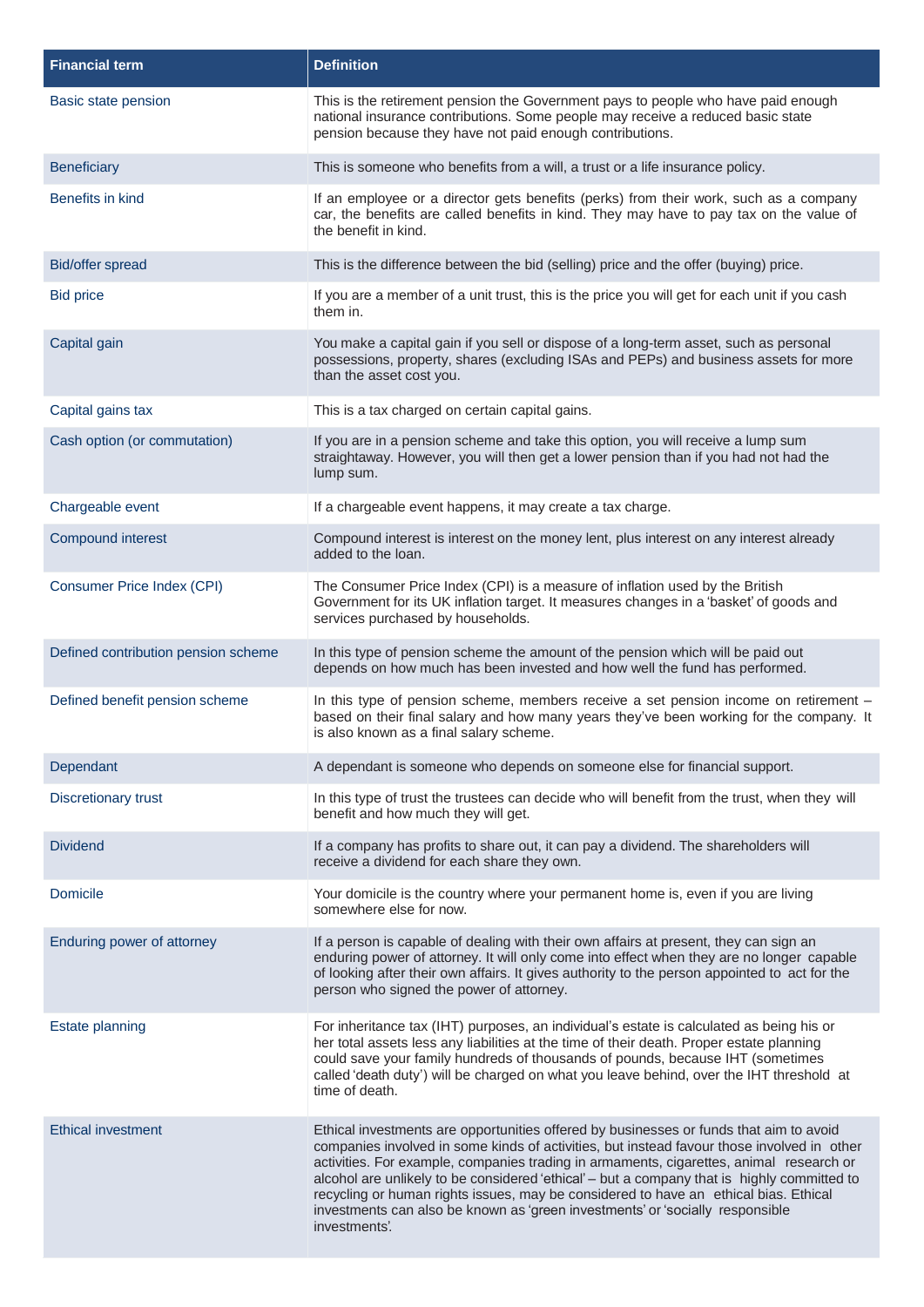| <b>Financial term</b>                      | <b>Definition</b>                                                                                                                                                                                                                                                                                                                                      |
|--------------------------------------------|--------------------------------------------------------------------------------------------------------------------------------------------------------------------------------------------------------------------------------------------------------------------------------------------------------------------------------------------------------|
| Executor                                   | An executor is a legal term referring to a person named by the maker of a will or<br>nominated by the testator to carry out the instructions of the will.                                                                                                                                                                                              |
| Gift                                       | A gift is a transfer of goods or property which is free of charge.                                                                                                                                                                                                                                                                                     |
| Gilt-edged securities (Gilts)              | These are first-class securities such as government stocks or local authority stocks.                                                                                                                                                                                                                                                                  |
| Guaranteed minimum pension                 | This is the minimum pension which an occupational pension scheme has to provide for<br>those employees who were contracted out of the State Earnings-Related Pension<br>Scheme (SERPS) between 6 April 1978 and 5 April 1997.                                                                                                                          |
| Income drawdown                            | This is the name given to the facility to continue to keep your retirement savings<br>invested and take an income each year rather than buy an annuity.                                                                                                                                                                                                |
| Income unit                                | Income units pay out the income they earn to the investor, instead of reinvesting it.                                                                                                                                                                                                                                                                  |
| Individual savings account (ISA)           | There are four main types of ISA. The income earned by the money invested will be<br>free of tax. In each tax year you can invest in:<br>• cash ISAs<br>stocks and shares ISAs<br>innovative finance ISAs<br>• Lifetime ISAs (subject to certain age and other limits)<br>You can put money into one of each kind of ISA each year.                    |
| Inheritance tax (IHT)                      | Inheritance tax (IHT) is charged on an estate after a person's death. It's currently charged<br>at 40% on amounts above the IHT threshold, which can change every year. A person's<br>estate includes the total of everything owned, less any liabilities at the time of their death.<br>If this amount is less than the threshold, no IHT is payable. |
| Intestacy                                  | This happens when someone dies without leaving a will. Their estate is divided up<br>between their relatives following the rules set by law.                                                                                                                                                                                                           |
| Investment trust                           | This is a company which is quoted on the stock exchange and which invests in other<br>companies.                                                                                                                                                                                                                                                       |
| Lifetime allowance                         | This is the maximum amount of money that you can accumulate as pension savings<br>throughout your lifetime and still benefit from tax relief. If the amount you save exceeds<br>the lifetime allowance, then you will have to pay tax on these savings.                                                                                                |
| Offer price                                | This is how much people have to pay for each unit when investing in unit trusts.                                                                                                                                                                                                                                                                       |
| Open ended investment<br>companies (OEICs) | An OEIC is a type of unit trust but there is no difference between the bid price and the<br>offer price. In other words, the buying price and the selling price is always the same.                                                                                                                                                                    |
| Opting out                                 | If an employee leaves an occupational pension scheme, or chooses not to join one, it is<br>called opting out.                                                                                                                                                                                                                                          |
| <b>Pension benefits</b>                    | The pensions and lump sums people receive from their private pensions are called<br>pension benefits.                                                                                                                                                                                                                                                  |
| Personal allowance                         | People do not have to pay income tax on all their income. Everyone gets a tax<br>allowance which allows them to have some income they do not have to pay tax on.<br>However, the amount varies depending on personal circumstances.                                                                                                                    |
| Personal representative                    | If someone dies, a personal representative is appointed to deal with the dead person's<br>estate. If there is a will, the executors appointed will be the personal representatives. If<br>there is no will, the courts will appoint someone.                                                                                                           |
| Power of attorney                          | A power of attorney is a document which gives power to the person appointed by it to act<br>for the person who signed the document.                                                                                                                                                                                                                    |
| Probate                                    | When someone dies, the executors of the dead person's estate apply to the court for<br>authority to deal with the estate. This authority is called probate.                                                                                                                                                                                            |
| Retail Price Index (RPI)                   | The Retail Prices Index (RPI) measures the change in the cost of a basket of retail goods<br>and services.                                                                                                                                                                                                                                             |